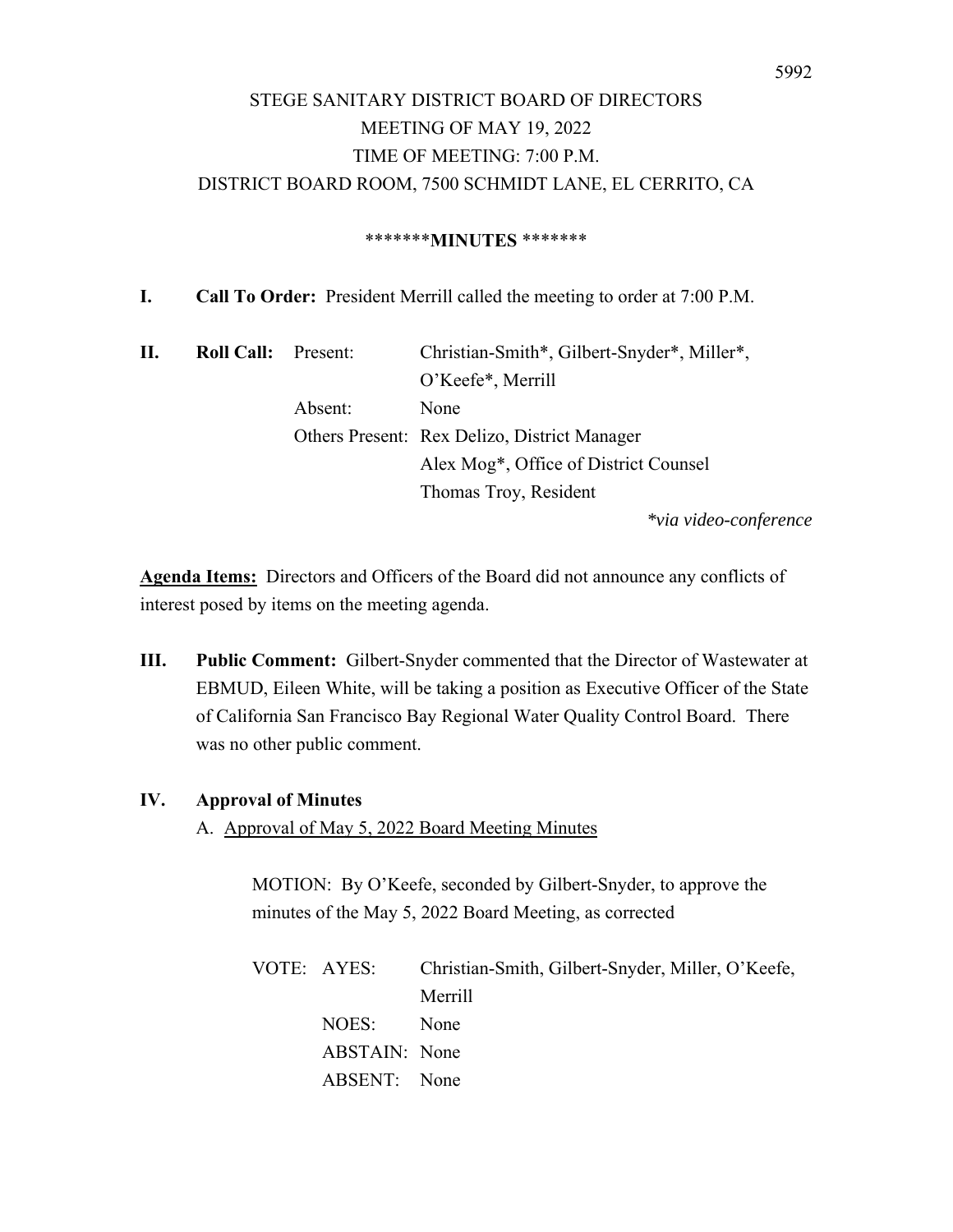### **V. Communications**

- A. Oral Communications
	- 1. Brief reports from Directors on matters related to the District, including attendance at city or community meetings
		- a. City & Community Meetings Miller gave a report on his attendance at a recent El Cerrito City Council Meeting.
- B. Written Communications There were no items to consider.

## **VI. Reports of Staff and Officers**

A. Attorney's Report:

Mog reported on the withdrawal of the Taxpayer Protection Act and then reported that their office will be continuing to monitor the bills that would update the Brown Act to allow continued remote conferencing under specified conditions.

- B. Manager's Report
	- 1. Monthly Maintenance Summary Report

The Manager reported no significant issues on last month's maintenance activities.

- 2. Monthly Report of Sewer Replacements and Repairs The Manager reported on the invoices paid in April.
- 3. Draft Budget

The Manager reported on the updated draft budget.

### **VII. Business**

A. Resolution No. 2191-0522 Amending the Employee Personnel Policies of the Stege Sanitary District Article IV, Section 3. Holidays, 4.3.1. Holiday Schedule

The Board approved the resolution to observe Juneteenth as an official paid holiday of the District.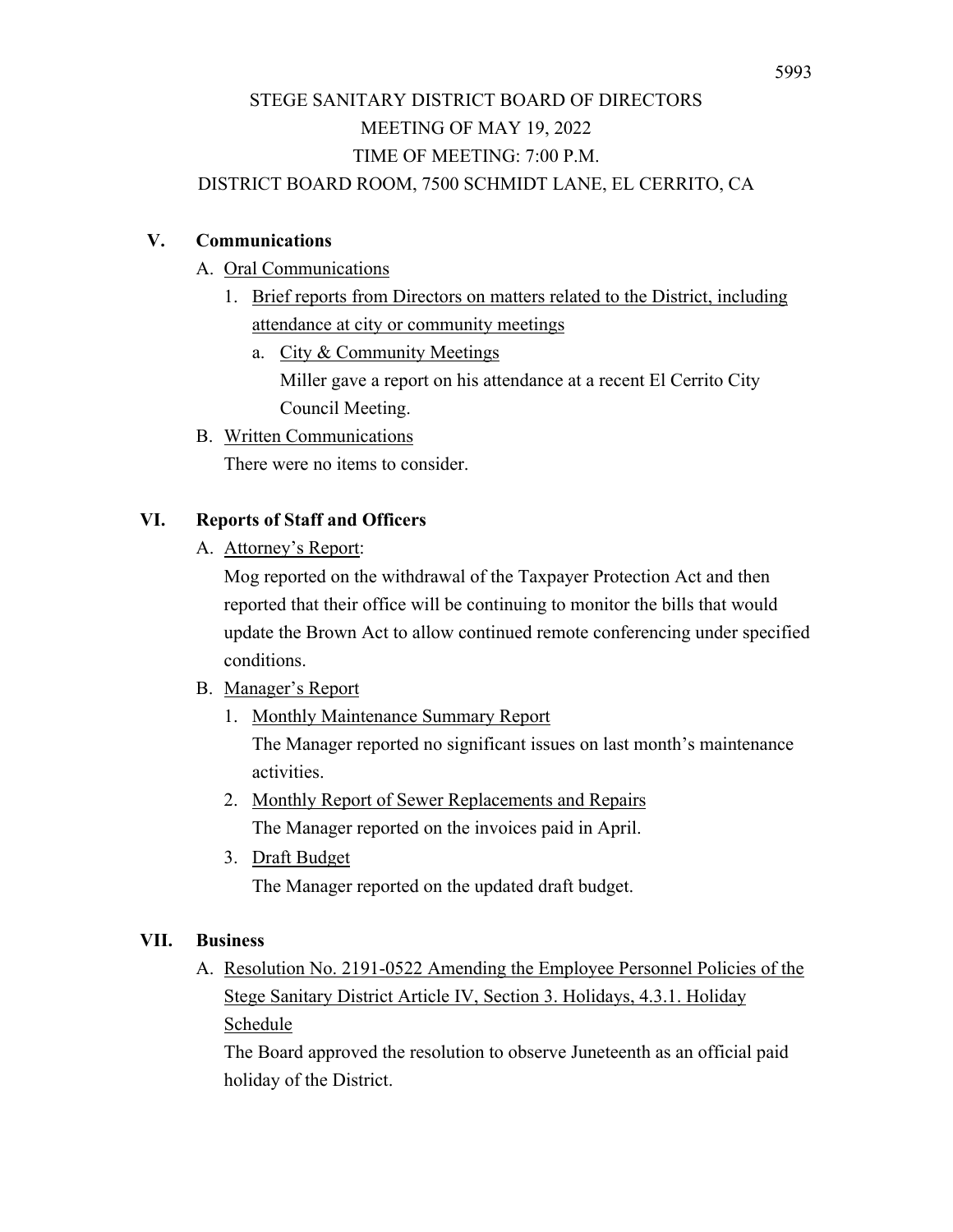MOTION: By Miller, seconded by O'Keefe, to approve Resolution No. 2191-0522 Amending the Employee Personnel Policies of the Stege Sanitary District Article IV, Section 3. Holidays, 4.3.1. Holiday Schedule

| VOTE: AYES:   | Christian-Smith, Gilbert-Snyder, Miller, O'Keefe, |
|---------------|---------------------------------------------------|
|               | Merrill                                           |
| NOES:         | None                                              |
| ABSTAIN: None |                                                   |
| ABSENT: None  |                                                   |

B. Resolution No. 2192-0522 Finding that there is a Proclaimed State of Emergency; Finding that Meeting in Person Would Present Imminent Risks to the Health or Safety of Attendees as a Result of the State of Emergency; and Authorizing Remote Teleconferenced Meetings of the Stege Sanitary District for the 30 Day Period Beginning May 19 Pursuant to AB 361 The Board approved the resolution to make necessary findings to continue to meet remotely pursuant to Assembly Bill 361.

MOTION: By O'Keefe, seconded by Gilbert-Snyder, to approve Resolution No. 2187-0422 Finding that there is a Proclaimed State of Emergency; Finding that Meeting in Person Would Present Imminent Risks to the Health or Safety of Attendees as a Result of the State of Emergency; and Authorizing Remote Teleconferenced Meetings of the Stege Sanitary District for the 30 Day Period Beginning May 19 Pursuant to AB 361, as corrected

|               | VOTE: AYES: Christian-Smith, Gilbert-Snyder, Miller, O'Keefe |
|---------------|--------------------------------------------------------------|
| NOES: Merrill |                                                              |
| ABSTAIN: None |                                                              |
| ABSENT: None  |                                                              |

C. Actuarial for Analysis of Retiree Health Benefits Proposal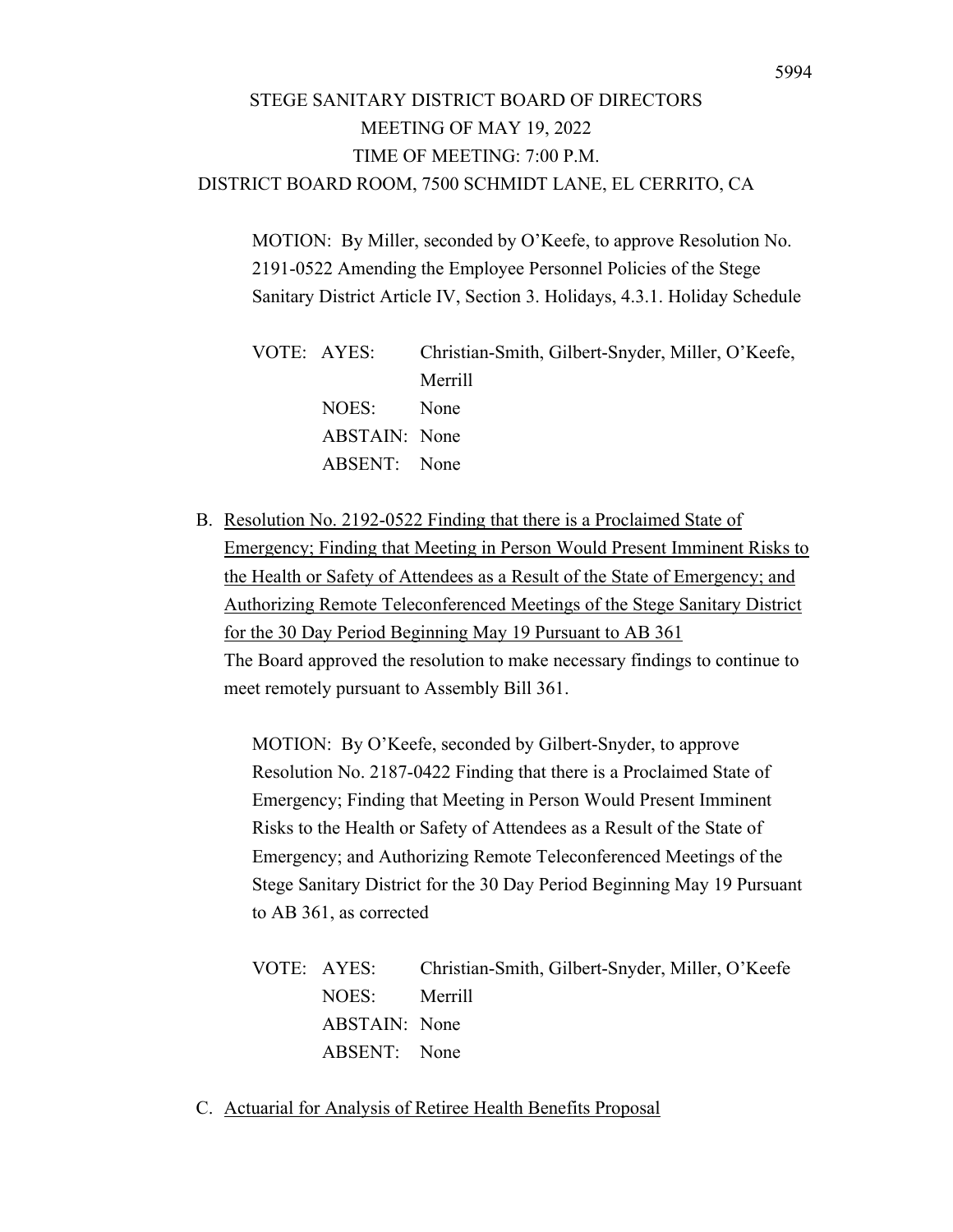The Board directed the Manager to proceed with the actuarial valuation as proposed by Total Compensation Systems, Inc. and asked staff to consider whether the "roll forward" option for 2023 is required.

### **VIII. Financial Statements – May 2022**

- A. Monthly Investment, Cash, Receivables Report
- B. Monthly Operating Statement The financial items were reviewed by the Board.

## **IX. Approval of Checks**

A. Checks for May 19, 2022 - Fund No. 3418 & 3423

MOTION: By Miller, seconded by Gilbert-Snyder, to pay the bills, Check Nos. 27615 through 27631 in the amount of \$60,130.15

| VOTE: AYES:   | Christian-Smith, Gilbert-Snyder, Miller, O'Keefe, |
|---------------|---------------------------------------------------|
|               | Merrill                                           |
| NOES:         | None                                              |
| ABSTAIN: None |                                                   |
| ABSENT: None  |                                                   |

## **X. Future Agenda Items**

### **June 2, 2022**

Draft Budget Review Directors Meeting Compensation District Working Capital and Reserve Policy July 4<sup>th</sup> Fair Planning CASA Conference Diversity, Equity, and Inclusion

## **June 16, 2022**

CLOSED SESSION – Counsel Performance Evaluation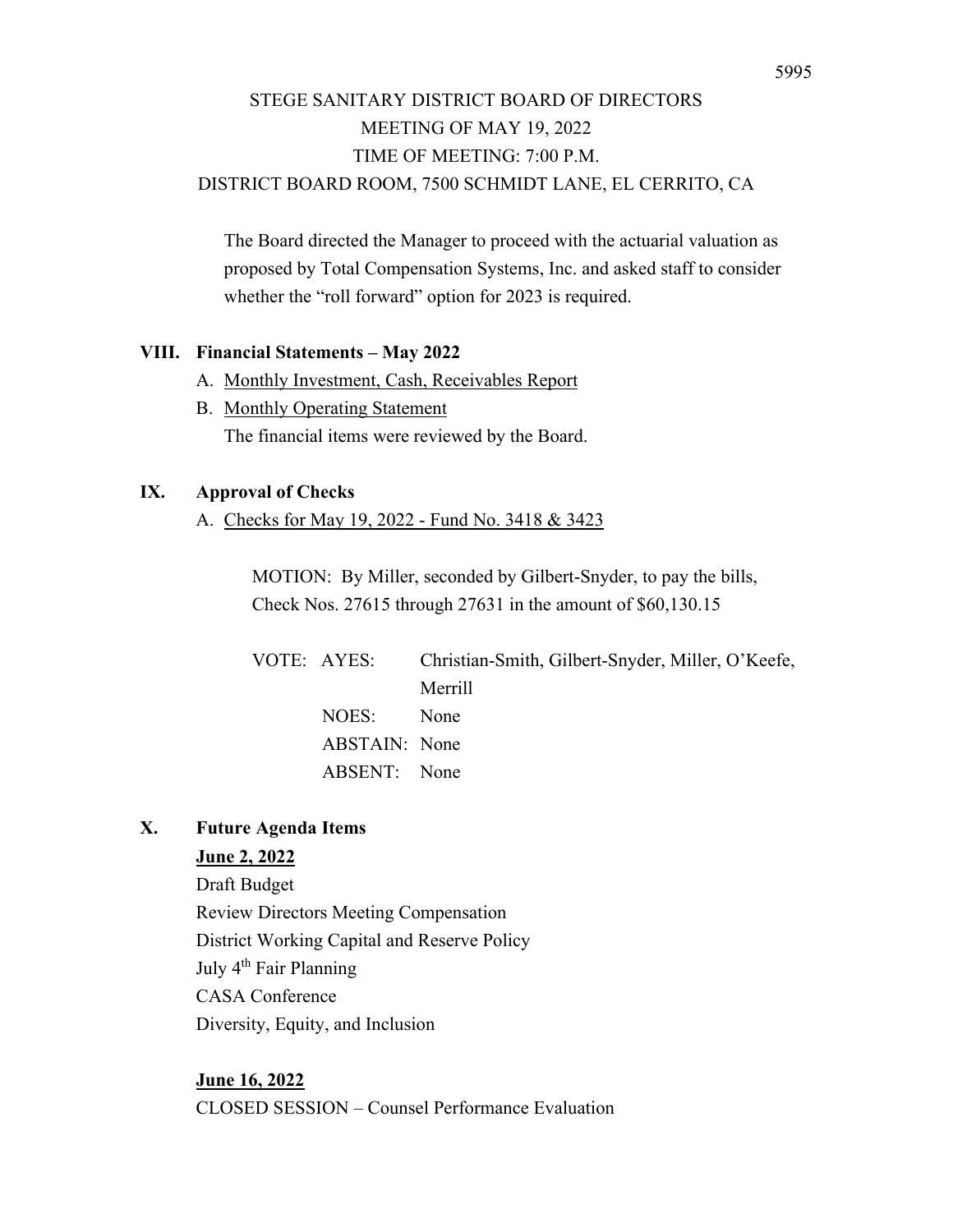Approve Employee Salary Ranges Approve and Adopt Final Budget Review and Approve Incentive Award Adopt Employee Incentive Award Goals & Objectives July 4<sup>th</sup> Fair Planning Consent Decree Quarterly Report CASA Conference Ordinance – Directors Meeting Compensation *+RESOLUTION – Procurement Policy +AB 361 – 30 Day Virtual Meeting Extension +Elections Resolution* 

Resident, Thomas Troy, gave public comment before the Closed Session expressing concern that his house could have suffered structural damage when Stege's contractor curved replacement sewer pipe around his house, scratching the siding and pushing on the house.

#### **CLOSED SESSION**

### **Conference with Legal Counsel—Anticipated Litigation**

Significant exposure to litigation pursuant to paragraph (2) of subdivision (d) of Section 54956.9

Number of Potential Cases: 1

Troy – Government Tort Claim filed: 5/2/2022

### **Public Employment Performance Evaluation**

Gov. Code § 54957

Title: District Manager

#### **Conference with Labor Negotiator**

Gov. Code § 54957.6

Agency Designated Representative: Board President Merrill Unrepresented Employee: District Manager